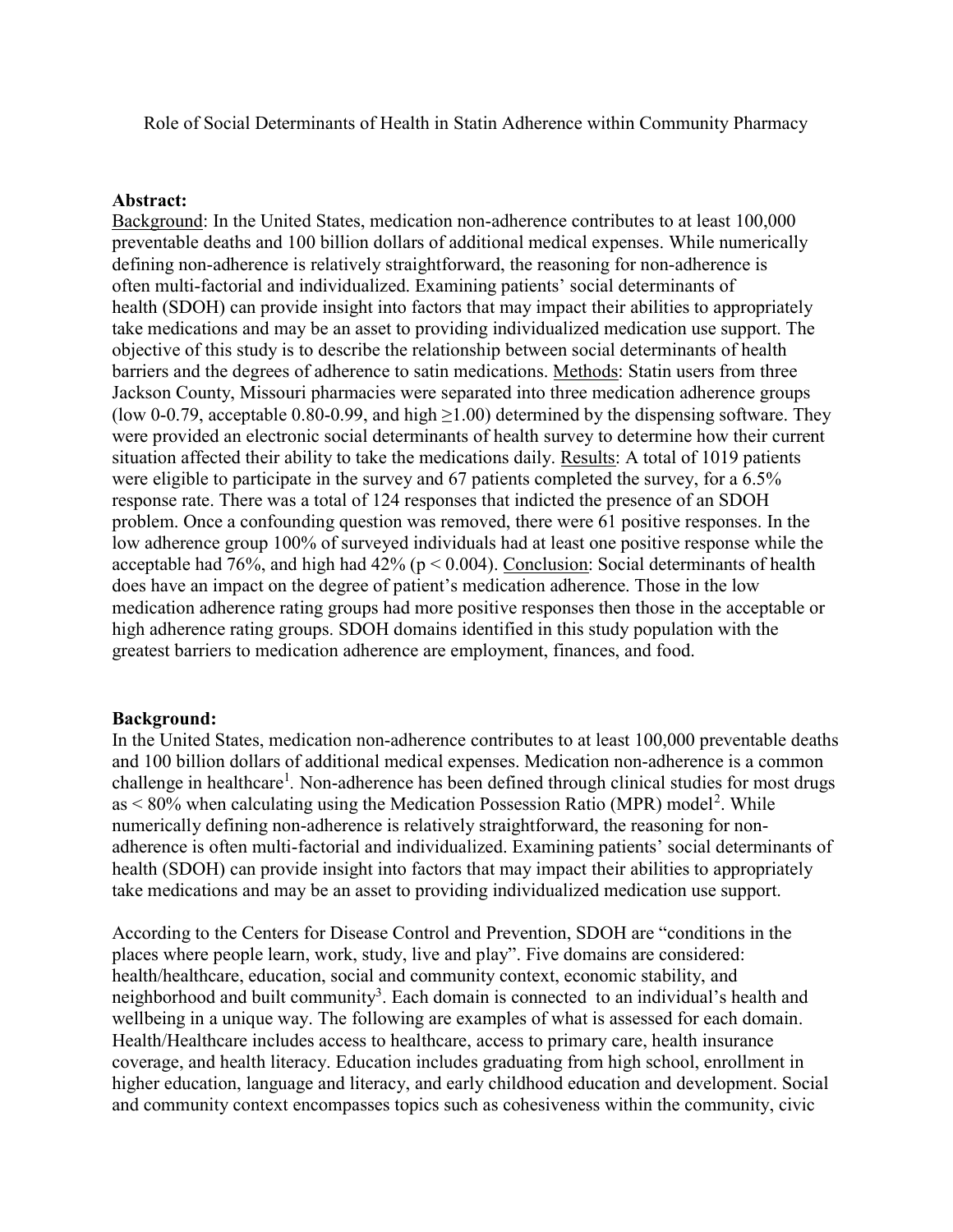participation, discrimination, conditions in the workplace, and incarceration. Economic stability includes key issues of poverty, employment, food security, and housing stability. Neighborhood and built community includes quality of housing, access to transportation, availability to healthy foods, air and water quality, and neighborhood crime and violence<sup>4</sup>.

These five SDOH domains can be assessed through a variety of screening tools which can be tailored to the setting in which they are utilized. The results of these tools often point to health inequities a patient may experience and can be an asset to proving individualized patient support. As one of the most accessible healthcare settings and often the last healthcare setting visited by a patient prior to medication administration, community pharmacies are optimal locations to provide SDOH screening owing to identify and overcome barriers to optimal health, including medication adherence<sup>5</sup>.

In addition to optimizing patient health, improvement of medication adherence is financially beneficial for community pharmacies. The Centers for Medicare & Medicaid Services (CMS) created the star rating system that ranks Medicare plans on a one to five scale according to quality metrics to provide patients an easy way to compare plans and choose high-quality plans<sup>6</sup>. Medicare Part D plans incentivize pharmacies with bonuses and year-round enrollment to utilize pharmacists to assist in improving the quality measures relating to medications, including adherence to statins<sup>7</sup>. Several studies have been conducted assessing different techniques used in community settings to improve adherence rates, but less is known about the use of SDOH screening tools to identify barriers to receiving healthcare and the relationship of SDOH problems with medication non-adherence.

Objective: The objective of this study is to describe the relationship between SDOH barriers and the degrees of adherence to statin medications.

## Methods:

A survey study was performed from 2/1/2021 to 3/31/2021 at three Balls Food Stores (BFS) in Jackson County, Missouri. BFS is a chain of locally owned supermarkets chain in Kansas City metropolitan area. There are 19 pharmacies under the banners of Price Chopper, Hen House, and Sun Fresh. Jackson County, Missouri was chosen due to its status as a Medically Underserved Area and theorized potential for SDOH barriers<sup>8</sup>. Jackson County is home to approximately 700,000 people with a growing population. The median income is \$55,134, which is \$13,000 less than the U.S. average<sup>9</sup>.

Included patients were adults  $(\geq)18$  years of age) with at least two fills for a statin at a BFS pharmacy in Jackson County within the last six months. Exclusion criteria include those <18 years of age, those who do not speak/read either English or Spanish, and those who decline to participate in the survey.

A list of patients taking statins was generated from the dispensing software, Pioneer Rx®. Report parameters were set using the inclusion criteria and the output included gender, refill dates, statin name and dose, workflow status, and MPR for each patient. The report was reviewed using the following criteria for inclusion: using MPR with most recent completed fill date, if a prescription was in progress (i.e. waiting for fill, pick up, refill request) the second most recent date with an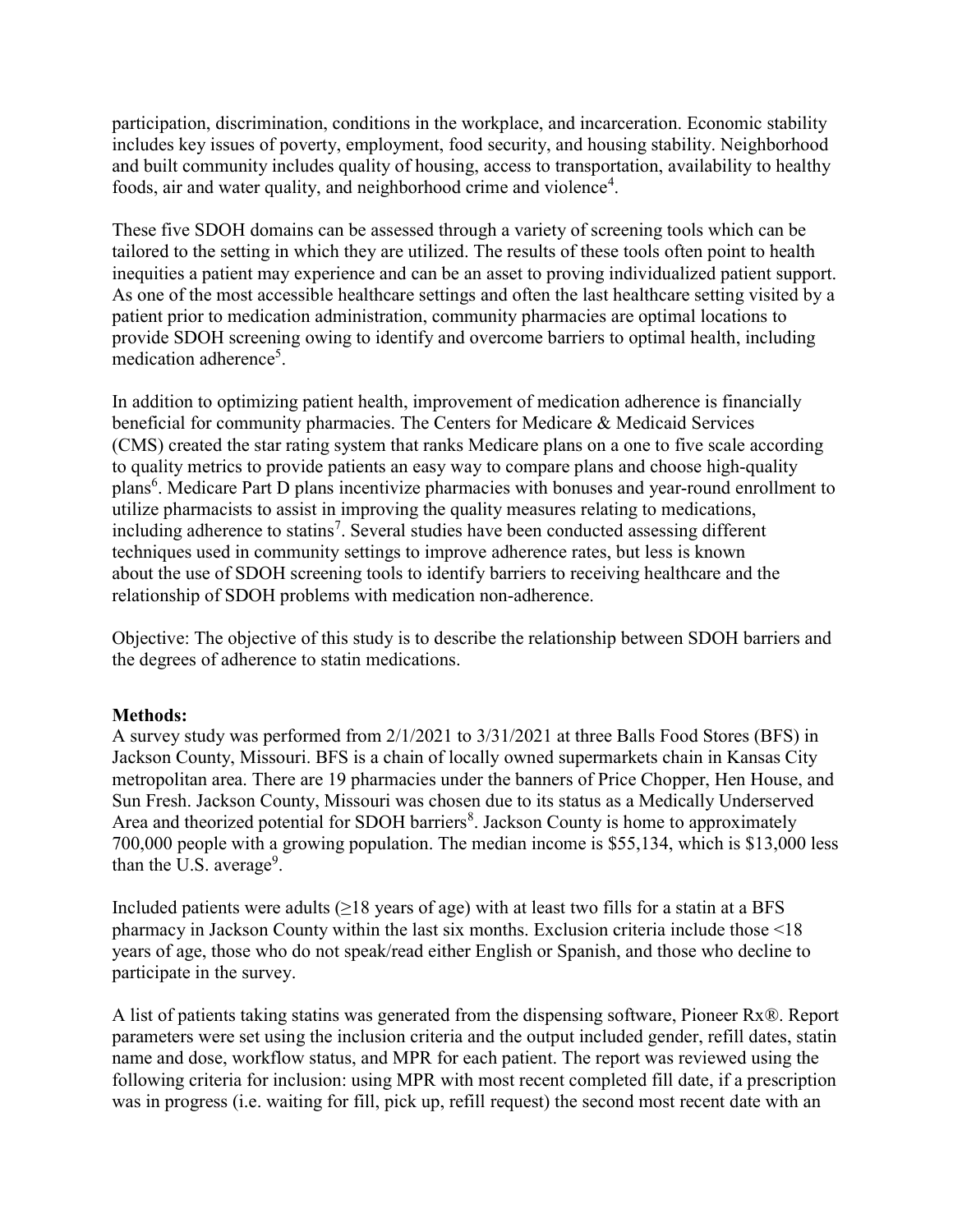MPR was used. If the statin or statin dose changed, it was only included if it had an MPR, and transfers were not included unless they had been filled twice and generated an MPR. Each patient was then assigned to an adherence group based on their MPR. Adherence groups were defined by MPR as follows: low (0.0-0.79), acceptable (0.80-0.99), and high ( $\geq$ 1.00). These adherence groups were selected based on the distribution of MPR across the identified patient population of all three stores combined. After the adherence group was determined, a message was placed into each patient's pharmacy dispensing system profile to stop the dispensing process at the point of sale and notify the pharmacy staff that the patient should be offered a survey to be completed anonymously on an electronic tablet using Qualtrics. This notification instructed the pharmacy staff which survey to offer them based on their adherence group. All survey questions were the same. Using different survey links based on adherence groups was exclusively to organize the data collected while keeping the results anonymous.

When the survey was completed or declined, the message in the patient's profile was removed from the dispensing system to prevent duplicate entries. Due to the personal nature of the questions, only the person the medication was prescribed to was able to take the survey. There was an incentive of a random drawing of \$25 gift cards to Price Chopper grocery stores for those who participated in the survey.

The SDOH survey utilized in this study was developed for the EveryONE Project by the American Academy of Family Physicians<sup>10</sup>. Permission was granted for use of the instrument by survey developers. The survey is composed of fifteen questions separated into nine categories. Two questions regarding housing, two food, one transportation, one utilities, one childcare, one employment, one education, one finance, four personal safety, and one assistance question asking if help is needed in any of these areas. The final question on assistance was removed since this was an anonymous survey there would be no ability to follow up with assistance. This question was replaced by a second transportation question regarding pharmacy prescription delivery service. Additionally, after each response indicating the presence of an SDOH problem, the question "Does this affect your ability to take your medications?" was presented to better understand the patient's perspective if that SDOH factor affected adherence. A response was deemed positive if they reported the problem occurring to any extent. Demographic data was not collected in the survey to increase patient comfort in providing sensitive information.

Presence of SDOH problems was assessed using descriptive statistics and differences between adherence groups and pharmacy locations were assessed using the Fisher's Exact Test and Chisquare tests.

This study was granted an exemption by the University of Missouri-Kansas City Institutional Review Board.

#### Results:

A total of 1019 patients at the three pharmacies were identified to be offered the SDOH survey. A total of 67 patients completed the survey, for a 6.5% overall response rate. In the low adherence group, 12 of 194 patients completed the survey for a response rate of 6.1%. In the acceptable group, 41 of 613 patients completed the survey for a response rate of 6.6%. In the high adherence group, 14 of 212 patients completed the survey for a response rate of 6.6%.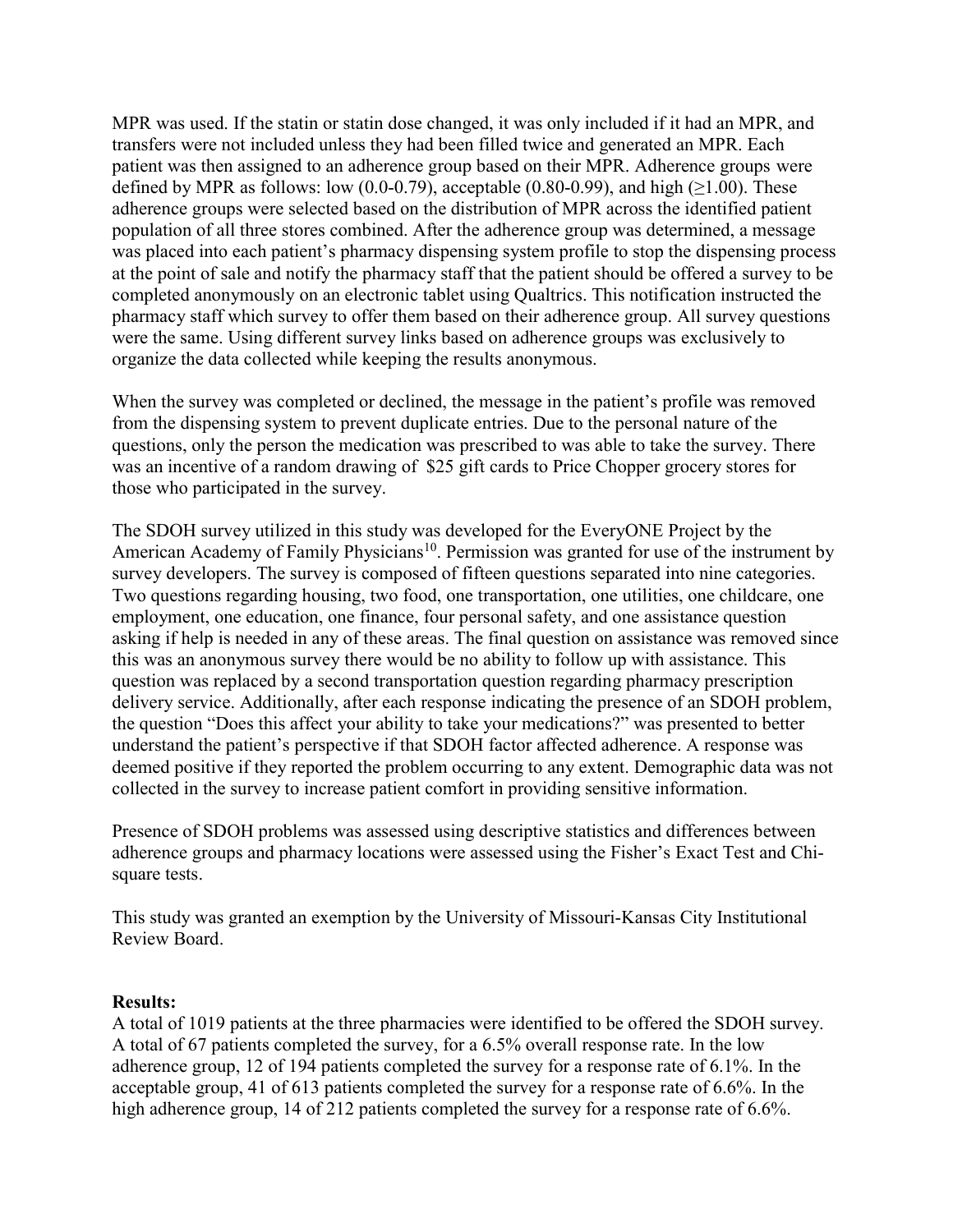There were 124 positive responses total. The low adherence group had 22 positive responses collected from 12 patients. Two patients reported the SDOH barrier affected their ability to take their medication. The acceptable adherence group had 78 positive responses collected from 41 patients. Two patients reported the SDOH barrier affected their ability to take their medication. The high adherence group had 24 positive responses from 14 patients. None of the respondents reported the SDOH barrier affected their ability to take their medication. Once the added question about the prescription delivery was excluded, there were 95 positive responses. The low, acceptable, and high adherence groups had 1.41, 1.49, and 1.29 positive responses per person, respectively. When the added question about prescription delivery and employment were excluded, there were 61 positive responses with MPR groups low, acceptable, and high averaging 1.17, 0.95, and 0.57 positive responses per person, respectively.

We examined adherence groups for number of respondents reporting at least one SDOH barrier. The percentage of patients reporting at least one SDOH barrier were 100%, 76%, and 42% in the low, acceptable, and high adherence groups respectively (p=0.004). When the added question about prescription delivery and employment were excluding, low adherence group had 8 (75%), acceptable had 18 (44%), and high had 3 (21%) providing a p value of 0.067 proving nonstatistical significance.

Overall, the top three SDOH categories with the highest number of positive responses were employment, finances, and food. All three adherence groups had highest positive responses in employment and finances. The top three adherence categories with the highest positive responses and affected the patient's ability to take their medication were food, finances, and housing.

#### Discussion:

Looking at the primary outcome of the degree of adherence to statin medications in relation to social determinants of health barrier there appear to be statistical significance. The significance has the potential to grow with a higher response rate.

The limitations of this study can be placed in three distinct categories: factors affecting response rate, technology, and the survey itself. Factors that contributed to a low response rate include: when survey participation was declined, someone other than the patient was picking up the medication therefore unable to take the survey, and low staff by-in to requesting patient participation. The dispensing software had restraints when calculating MPR and the use of iPad were difficult for those not comfortable with electronic technology and needing larger print. Once the survey intake period had concluded, it was clear that the employment question had a high number of positive responses. It sparked the question whether other categories such as "retired" or "unemployed due to disability" should have been included to paint a clearer picture. Since this was an anonymous survey, there was no way for follow up or ability to ask clarifying questions. Each of these limitations have the ability to be refined for future research.

Higher response rates could be achieved by expanding the scope of eligible patient through something other than statin medication fills and/or adjust the collection of the survey. Example of such would be having hard copies available both at the pharmacy counter or mailed to the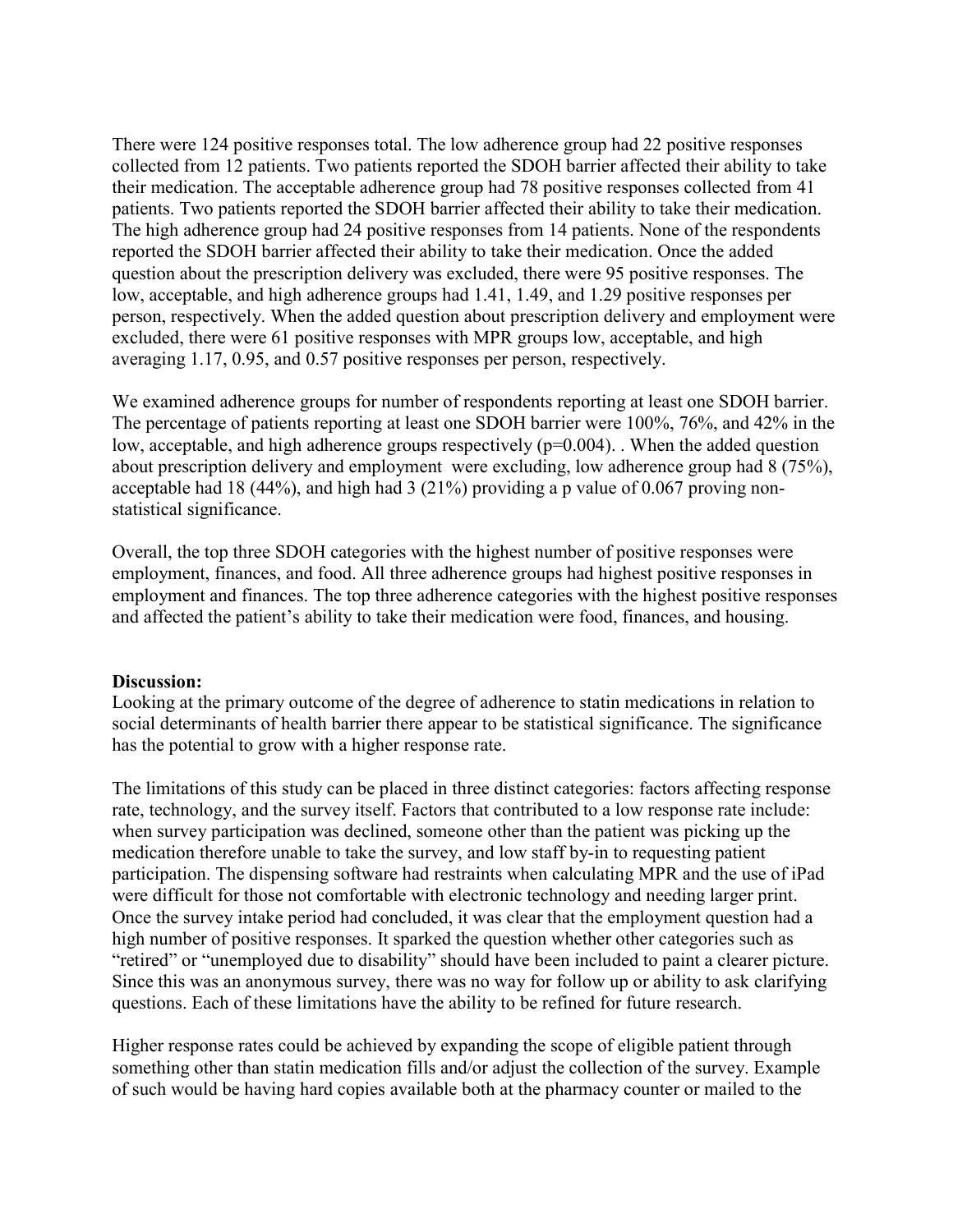patient, larger print options, and/or survey links to take the survey via the internet from any location. Focusing on a specific SDOH domain could also provide a more streamlined data and ability to refine the survey questions to dig deeper into that specific domain. Lastly, having a follow up survey to address each positive response to determine if the barrier has been addressed. This would take away the anonymity, but would also provide both provider and patient to ask follow up questions to make sure both questions and answers were comprehended and answered in the intended manner.

## Conclusion:

Social determinants of health does have an impact on the degree of patient's medication adherence. Those in the low medication adherence rating groups had more positive responses then those in the acceptable or high adherence rating groups. SDOH domains identified in this study population with the greatest barriers to medication adherence are employment, finances, and food. Future research is still needed on how to address these barriers. As well as once barriers are overcome, how big the impact was on medication adherence.

# References:

- 1. Kleinsinger F. (2018). The Unmet Challenge of Medication Nonadherence. Perm. J. 2018; 22: 18-033. https://www.ncbi.nlm.nih.gov/pmc/articles/PMC6045499/#b1-18-033. Accessed August 31, 2020.
- 2. Do You Know the Difference Between These Adherence Measures? Pharmacy Times. https://www.pharmacytimes.com/view/do-you-know-the-difference-between-theseadherence-measures. Updated July 6, 2015. Accessed June 13, 2021.
- 3. Social Determinants of Health. Healthy People 2030. https://health.gov/healthypeople/objectives-and-data/social-determinants-health. Accessed September 8, 2020.
- 4. About Social Determinants of Health (SDOH). https://www.cdc.gov/socialdeterminants/about.html. Accessed April 19, 2021.
- 5. Manolakis P G, Skelton J B. (2010). Pharmacists' Contributions to Primary Care in the United States Collaborating to Address Unmet Patient Care Needs: The Emerging Role for Pharmacists to Address the Shortage of Primary Care Providers. https://www.ncbi.nlm.nih.gov/pmc/articles/PMC3058447/#:~:text=Pharmacists%20are% 20the%20most%20accessible,and%20preventive%20care%20to%20patients. Accessed May 13, 2021.
- 6. American Pharmacy Purchasing Alliance. 2020 Star Ratings- Pharmacies Likely to Feel Pressure for Greater Efficiency and Improved Patient Outcomes. https://joinappa.com/2020-starratings-pharmacies-likely-to-feel-pressure-for-greaterefficiency-and-improved-patientoutcomes/. Published December 19, 2019. Accessed August 31, 2020.